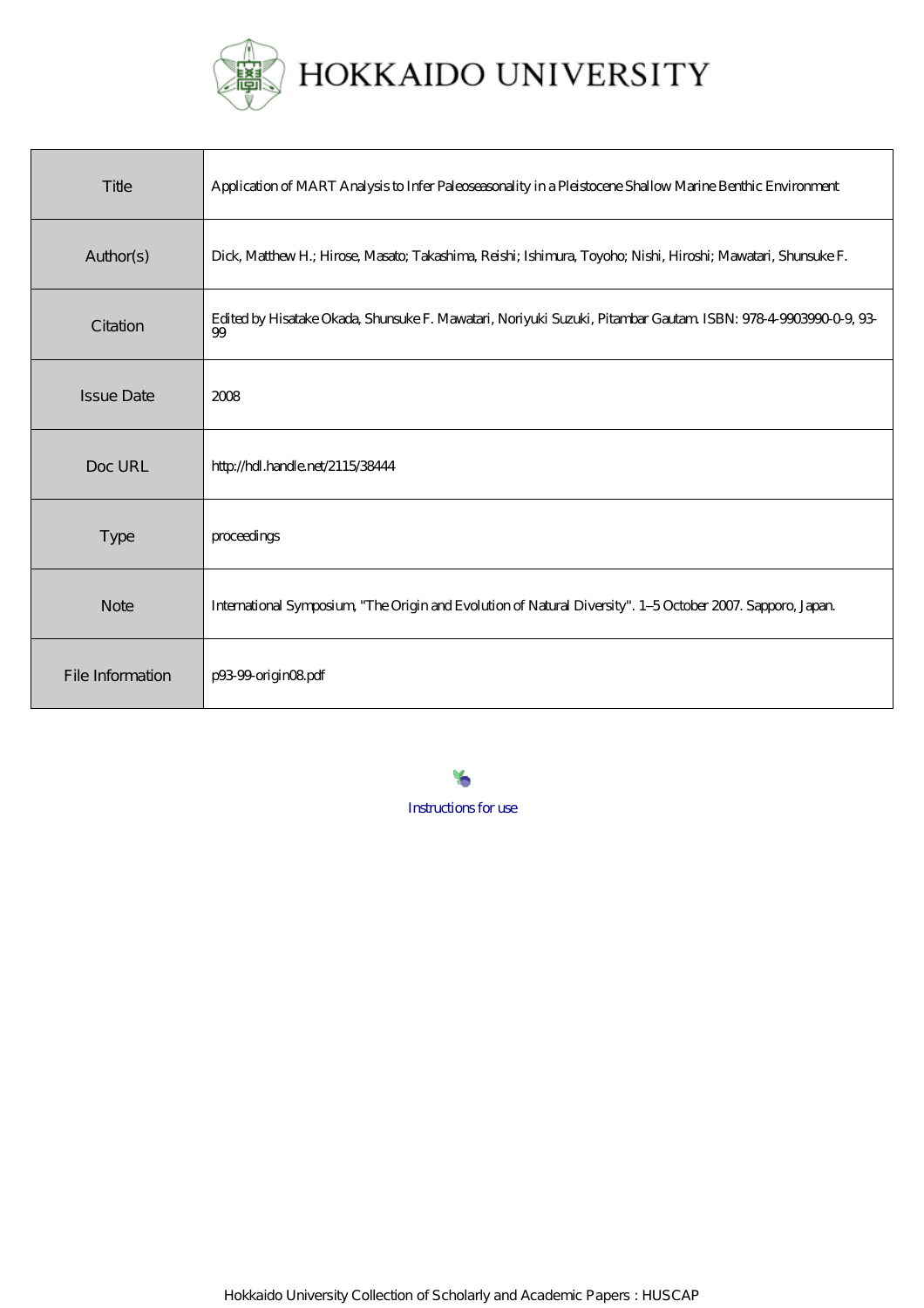# **Application of MART Analysis to Infer Paleoseasonality in a Pleistocene Shallow Marine Benthic Environment**

Matthew H. Dick<sup>1,\*</sup>, Masato Hirose<sup>2</sup>, Reishi Takashima<sup>3</sup>, Toyoho Ishimura<sup>1</sup>, Hiroshi Nishi<sup>1,4</sup> and Shunsuke F. Mawatari<sup>1,4</sup>

 *COE for Neo-Science of Natural History, Faculty of Science, Hokkaido University, Sapporo 060-0810, Japan Division of Biological Sciences, Graduate School of Science, Hokkaido University, Sapporo 060-0810, Japan School of Marine Science and Technology, Tokai University, 3-20-1 Shimizu-ku Orido, Shizuoka 424-8610, Japan Department of Natural History Sciences, Faculty of Science, Hokkaido University, Sapporo 060-0810, Japan*

## **ABSTRACT**

Zooids in bryozoan colonies show an ecophenotypic response in which zooid size varies inversely with temperature at the time of zooid growth. A technique called MART analysis allows estimation of the mean annual range of temperature (MART) in Recent or paleo- marine environments by measuring the mean coefficient of variation (CV) of zooid size in species of cheilostome bryozoans that lived in those environments. We conducted standard MART analyses of Recent specimens from nearshore shelf regions in Akkeshi Bay (Japan) and the western Aleutian Islands (Alaska) as controls on our application of the method, and of fossil specimens from a Pleistocene shallow benthic environment [Nakasato Congomerate Member, Utasai Section, lower Setana Formation (1.2~1.0 Ma), Kuromatsunai, Hokkaido, Japan] to examine paleoseasonality. In some cases, not enough material was available from fossil strata to conduct standard MART analyses. For these cases, we developed a modified technique that we call specimen-limited MART analysis, or SL-MART. We applied this technique to specimens from two stratigraphically sequential sediment samples from the Soebetsu Sandstone Member in the Soebetsu Section of the upper Setana Formation (1.0–0.6 Ma). Regardless of technique or age of the specimens, replicate samples in our analyses provided remarkably similar estimates of seasonality. The utility of the controls was questionable due to uncertainty about present-day temperature ranges in the localities sampled. A decrease in average MART value from the lower to upper Setana Formation (11.8°C and 8.6°C, respectively) indicates more pronounced seasonality in the lower than the upper Setana, perhaps suggesting a shift to colder conditions in the latter. However, the younger samples could also have lived at a greater depth, which would also reduce the MART. In addition, previous studies of marine mollusks indicate variability in paleoenvironment within both the upper and lower Setana Formation, perhaps related to the warm Tsushima current that flowed into the Sea of Japan during most interglacial periods from 1.71–0.8 Ma. Thus more than a few scattered MART estimates are necessary for reconstruction of paleoseasonality through the depositional interval of the Setana Formation.

**Keywords**: Bryozoa, Ecophenotypic response, Growth, MART, Paleoseasonality, SL-MART, Temperature

<sup>\*</sup>Corresponding author, e-mail: mhdick@mail.sci.hokudai.ac.jp

Information for use in citing this article: Okada, H., Mawatari, S.F., Suzuki, N. and Gautam, P. (eds.), *Origin and Evolution of Natural Diversity*, Proceedings of International Symposium "The Origin and Evolution of Natural Diversity", 1–5 October 2007, Sapporo, pp. 93–99.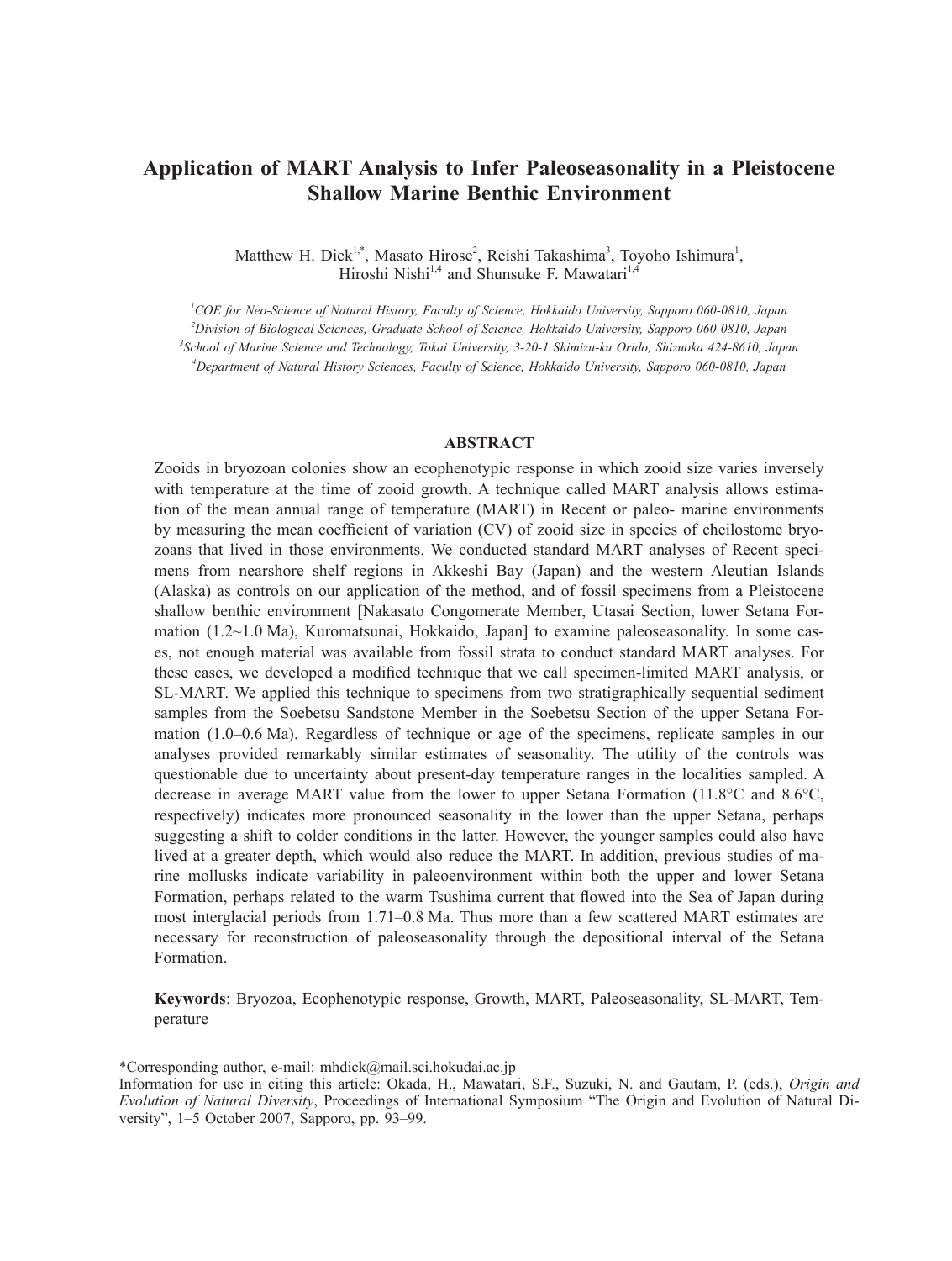## **INTRODUCTION**

Zooids in bryozoan colonies show an ecophenotypic response in which zooid size, measured as length (L), width (W), or area  $(A = L \times W)$ , varies inversely with temperature at the time of zooid growth [1]. From this relationship, a technique was developed that allows estimation of the mean annual range of temperature (MART) in Recent or paleomarine paleoenvironments [2, 3]. This technique, referred to as MART analysis, measures the mean coefficient of variation (CV) of zooid size in species of cheilostome bryozoans taken from a particular environment. Colonies growing in relatively thermally uniform environments (e.g., tropics; polar regions; deep sea) show low variation in zooid size, and consequently a low CV; conversely, colonies growing in relatively thermally variable environments (e.g., shallow, cool-temperate habitats; tropical environments with upwelling) show high variation in zooid size, and consequently a high CV. The MART value is thus directly proportional to CV, and an empricially derived formula [2] can be used to convert CV to an estimate of MART. The MART technique has been shown to fairly accurately predict known annual temperature ranges in Recent bryozoans [4, 5]. In addition to MART analysis, which infers seasonality from an estimate of annual temperature range, the inverse relationship between temperature and zooid size can be used to directly detect annual growth cycles and thence colony growth rate and longevity [5, 6].

We have recently begun studies of bryozoans in Pleistocene nearshore marine deposits of the Setana Formation [7, 8] in the vicinity of Kuromatsunai, SW Hokkaido, Japan. Although the paleoclimate at the time of deposition has been inferred from the species composition of bivalve molluscs [9, 10] and of planktonic foraminifera and calcarous nanofossils [11], sources of error exist in this type of inference [2], and MART estimates can provide an independent assessment. In addition, changes in MART values in different sections can potentially indicate changes in climate. In this paper we present the results of preliminary MART analyses of species from modern shelf regions in Alaska and Japan (as controls on our performance of the method) and two sections of the Setana Formation at Kuromatsunai. The analyses are preliminary in the sense that they involved only two or three species per section or locality, and in one section involved a modified technique (SL-MART) whose reliability is unclear.

## **METHODS**

## **Standard MART analyses**

In practical terms, a significant amount of material is required in order to calculate an overall MART value for a particular locality or section. The estimated MART value is ideally the mean value from independent MART analyses of several species. In the development of the technique [2], at least 20 individual zooids were measured for each of a minimum of five colonies of each species analyzed; we refer to use of these sample sizes as "standard MART analysis." In addition, the particular species and colonies used in a MART analyses should fulfill a number of criteria [2] to ensure that as much as possible of the variation in zooid size will be due to temperature rather than other factors. Not all species from a particular locality will be suitable for MART analysis, nor will five suitable colonies always be available for species that are suitable. From the Setana Formation, we had sufficient material for standard MART analyses only from the Nakasato Congomerate Member in the Utasai Section (Kokemushi Paradise; lower Setana, 1.2~1.0 Ma). We conducted a standard MART analysis of two species (*Porella concinna* and *Escharoides hataii*) whose colonies were attached to the smooth interior surfaces of bivalve shells. In addition, we performed standard analyses on two species (*Porella acutirostris* and *Fenestrulina orientalis*) collected subtidally from Akkeshi Bay, Japan, with colonies also on the smooth inner surfaces of bivalve shells, and three species (*Tegella* sp. A, *Tegella* sp. B, and *Hayamiellina* sp. A) from a single sampling station (52° 54.742'N, 170°48.900'E) at 189 m depth in the western Aleutian Islands, Alaska, with the bryzoan colonies attached to the smooth, flat surface of the heavy plastic tunnel of a large crab pot.

To calculate a mean coefficient of variation (CV) of zooid area for each species, length (L) and width (W) were measured and area  $(A = L \times W)$  calculated for 20 zooids in each of five colonies of the species; mean area (*A*) and standard deviation (SD) were calculated for each colony; the CV (= SD/*A*) was calculated for each colony; and the mean CV for the five colonies of the species was calculated. The mean intracolony CV (*b*) of zooidal area was used to calculate the MART value according to the formula MART ( $^{\circ}$ C) = - 3 + 0.745 (*b*) [2]. L and W measurements were taken to the nearest 1 ocularmicrometer unit  $(= 0.02564$  mm) at 80X magnification on a Nikon SMZ-10 binocular stereoscopic microscope. Measurements in ocular-micrometer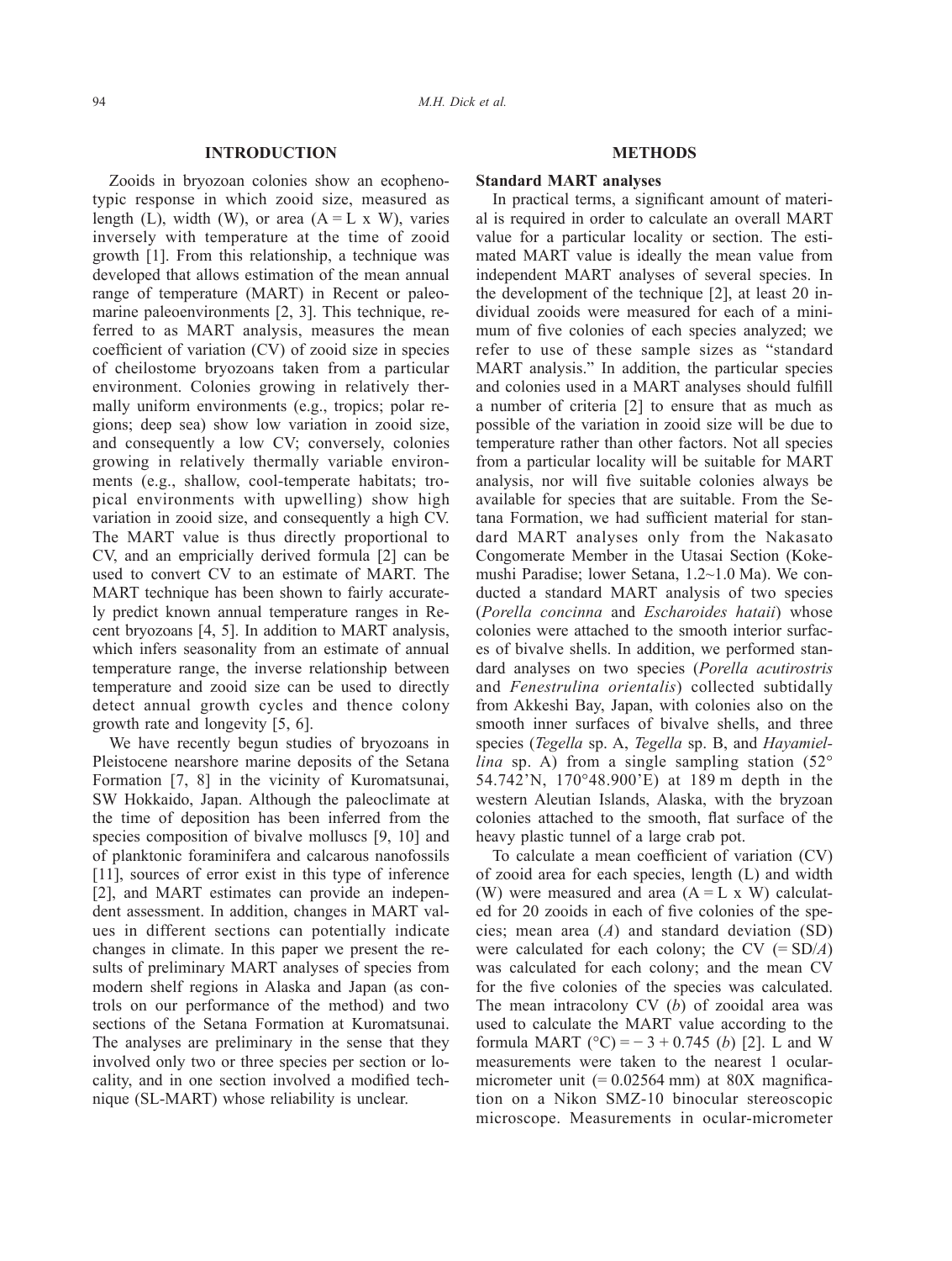units were used directly in calculations without conversion to millimeters, since the calculated CV values were the same with or without conversion to millimeteres.

Theoretically, the 20 zooids measured in a colony should be selected randomly [2]. In practice this is difficult to do, and in any case the ultimate selection is not entirely random, because zooids that violate certain subjective criteria (e.g., they are 'abnormal' in size or shape as a result of physical damage or biotic interactions [2], or are unusually large zooids typically occurring at branch points in budded columns). Instead of random selection, we selected zooids haphazardly for measurement, as in the following example. Assume a circular colony with a zone of astogenetic repetition (ZAR) 20 zooids deep. With a marking pen, we drew four lines from the periphery of the colony to the center, dividing the colony into four approximately equal quadrants. We measured five zooids along each of these lines, within the ZAR. In the present example, with the ZAR 20 zooids deep, approximately every fourth zooid was measured starting at the periphery and working inward. If a zooid was obviously misshapen due to a local substrate irregularity or other factor, or was an unusually large zooid comprising a branch point in the column of zooids, another zooid in its vicinity was measured instead. While not random, this method ensures a sampling of the variation in zooid size that results from variable water temperature over the life of the colony (that is, from the colony periphery to the inner boundary of the ZAR).

#### **SL-MART analysis**

There was not enough material from stratigraphically sequential sediment samples from the Soebetsu Sandstone Member in the Soebetsu Section (upper Setana, 1.0~0.6 Ma) for standard MART analyses, so we conceived and employed a modified analytical technique, which we called «specimen-limited MART» (SL-MART). In principle, analysis of every suitable colony of every suitable species (that is, those fulfilling the general criteria for MART analysis [2]) that grew at a particular site under a particular mean annual temperature range attempts to estimate the same MART value. The average among-species MART value can thus be estimated by measuring the CV for several colonies from each of several species (whichever of the species and colonies collected meet the general criteria for MART). For SL-MART, we selected a standard of at least 10 colonies distributed among at least three species. The principle of SL-MART is illustrated in Fig. 1.

Relevant to the method of SL-MART, we conducted simulations using actual data from standard



# MART (°C)

**Fig. 1** Principle of SL-MART. In this diagram, the mean CV of Species 2 (large circle) estimates the hypothetical true MART value, and is also the average of mean CV values of Species 1–3 analyzed (large square, circle, and triangle, respectively). Each mean CV value in turn derives from the CV values of five colonies (small squares, circles, triangles). In principle, measuring the CV for any 10 colonies among the three species [for example, the colonies indicated by arrows: three colonies of Species 1 (small squares), three colonies of Species 2 (small circles), and four colonies of Species 3 (small triangles)] will also estimate the mean CV of the total population of species and colonies at this site.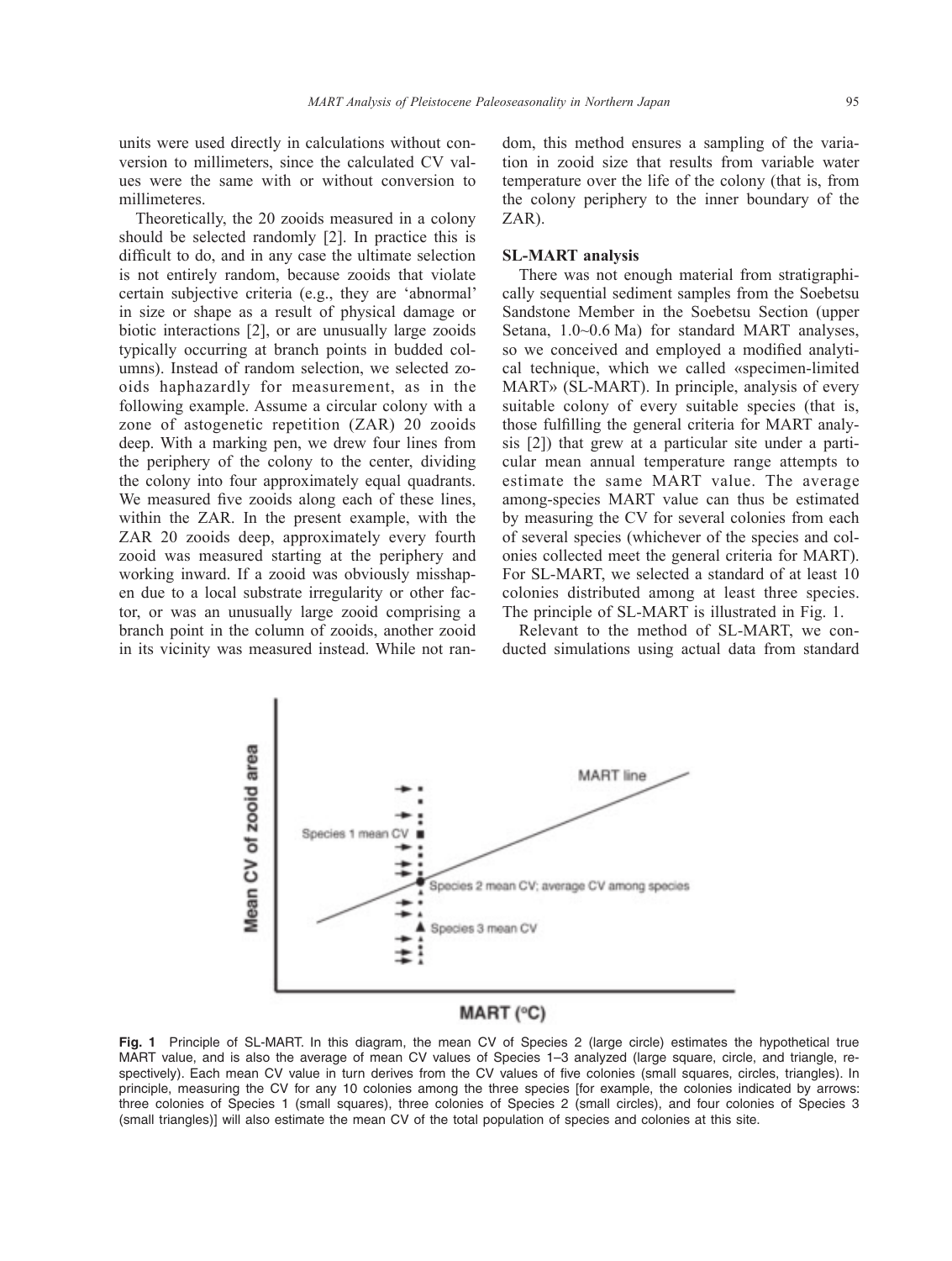MART analyses of the three species from the western Aleutians (Table 1). Mean CVs were calculated for each of three species from a single trawl sample in the western Aleutian Islands, based on measurements of 20 zooids from each of five colonies per species in the standard manner. An average MART value =  $6.4$ °C for the three species was determined by averaging the mean CVs. In each simulation, a sample of 10 intracolony CV values was randomly drawn (without replacement) from the 15 colonies measured in total among the three species. This was repeated 10 times (simulations 1–10 in Table 1), giving different combinations and numbers of colonies per species. The average CV and then the SL-MART value were determined in each case. MART values determined from the simulations ranged from 5.7 to 7.1°C. The simulations predicted a MART value of 6°C (rounded to nearest whole number) 60% of the time, and all values from the simulations fell within  $\pm$  0.7°C of the mean value of 6.4°C determined by standard MART analysis.

In the analysis of two sequentially collected samples from the Soebetsu Section, one to three colonies for each of six species were measured (Table 2) from each sample. The mean MART values of the two samples were quite similar (8.2 and 8.9°C), even though the variance among the values for the

10 colonies measured for each of the two samples was quite high  $(SD = 3.0-4.5^{\circ}C)$ .

## **RESULTS AND DISCUSSION**

Results of the various MART analyses outlined in Methods are presented in Table 3. In all cases, irrespective of whether the analysis involved fossil or Recent specimens, standard MART values calculated for the two or three species from a locality or section were very similar to one another; the largest difference was 1.1°C between the most divergent values (5.7 and 6.8°C) from the Aleutians. In the only application of SL-MART, values from different strata of the same member were very similar, despite high variance among colonies.

We analyzed Recent material as a control on our application of the method; however, the controls were not effective because we found that it was difficult to obtain accurate temperature data for the Recent sites. For example, we base the actual MART value of 1.5°C for the western Aleutian site on data from eastern Aleutian passes at similar depth [12]. The value of 6.4°C from the MART analysis appears to overestimate the actual MART by more than a factor of four; however, it could also be that the MART at around 200 m depth at the site sam-

SIMULATIONS (1–10)

|              |                | $SIMULATIONS (1-10)$ |      |      |                |                |                |       |      |               |                 |                |      |
|--------------|----------------|----------------------|------|------|----------------|----------------|----------------|-------|------|---------------|-----------------|----------------|------|
|              | Colony         | <b>MART</b>          | Mean | 1    | $\overline{2}$ | $\overline{3}$ | $\overline{4}$ | 5     | 6    | $\mathcal{I}$ | $\underline{8}$ | $\overline{9}$ | 10   |
| Tegella A    |                | 4.74                 |      | 4.74 | 7.07           | 4.74           | 4.74           | 13.23 | 4.74 | 13.23         | 4.74            | 4.74           | 7.07 |
|              | $\overline{2}$ | 13.23                |      | 2.96 | 2.96           | 13.23          | 13.23          | 7.07  | 7.07 | 2.96          | 13.23           | 7.07           | 2.96 |
|              | 3              | 7.07                 |      | 6.22 | 6.22           | 7.07           | 6.22           | 2.96  | 2.96 | 6.22          | 7.07            | 6.22           | 7.67 |
|              | 4              | 2.96                 |      | 7.67 | 7.67           | 6.22           | 7.67           | 7.67  | 7.67 | 7.67          | 2.96            | 6.97           | 6.97 |
|              | 5              | 6.22                 | 5.7  | 6.97 | 6.97           | 7.67           | 5.34           | 6.97  | 6.97 | 6.97          | 7.67            | 5.34           | 5.34 |
| Tegella B    |                | 7.67                 |      | 5.34 | 5.23           | 5.23           | 5.23           | 5.34  | 8.07 | 8.07          | 8.07            | 8.07           | 8.07 |
|              | $\mathfrak{2}$ | 6.97                 |      | 8.07 | 4.76           | 4.76           | 4.76           | 8.07  | 5.23 | 5.23          | 5.23            | 4.76           | 5.23 |
|              | 3              | 5.34                 |      | 4.76 | 6.46           | 6.46           | 7.73           | 6.46  | 7.73 | 6.46          | 4.76            | 6.46           | 4.76 |
|              | $\overline{4}$ | 8.07                 |      | 6.46 | 7.73           | 7.73           | 5.67           | 7.73  | 5.67 | 5.67          | 6.46            | 7.73           | 6.46 |
|              | 5              | 5.23                 | 6.7  | 4.04 | 4.04           | 5.67           | 4.04           | 5.67  | 4.04 | 4.04          | 5.67            | 5.67           | 4.04 |
| Hayamiellina | 1              | 4.76                 |      |      |                |                |                |       |      |               |                 |                |      |
|              | $\mathfrak{2}$ | 6.46                 |      |      |                |                |                |       |      |               |                 |                |      |
|              | 3              | 7.73                 |      |      |                |                |                |       |      |               |                 |                |      |
|              | $\overline{4}$ | 5.67                 |      |      |                |                |                |       |      |               |                 |                |      |
|              | 5              | 4.04                 | 6.8  |      |                |                |                |       |      |               |                 |                |      |
| Average      |                |                      | 6.4  |      |                |                |                |       |      |               |                 |                |      |
| Mean SL-MART |                |                      |      | 5.72 | 5.91           | 6.88           | 6.46           | 7.12  | 6.02 | 6.65          | 6.59            | 6.30           | 5.86 |

**Table 1** Simulations (1–10) of specimen-limited MART (SL-MART) analyses using actual MART data for three species from the western Aleutian Islands, Alaska. See text for details. Values are MART values converted from CVs.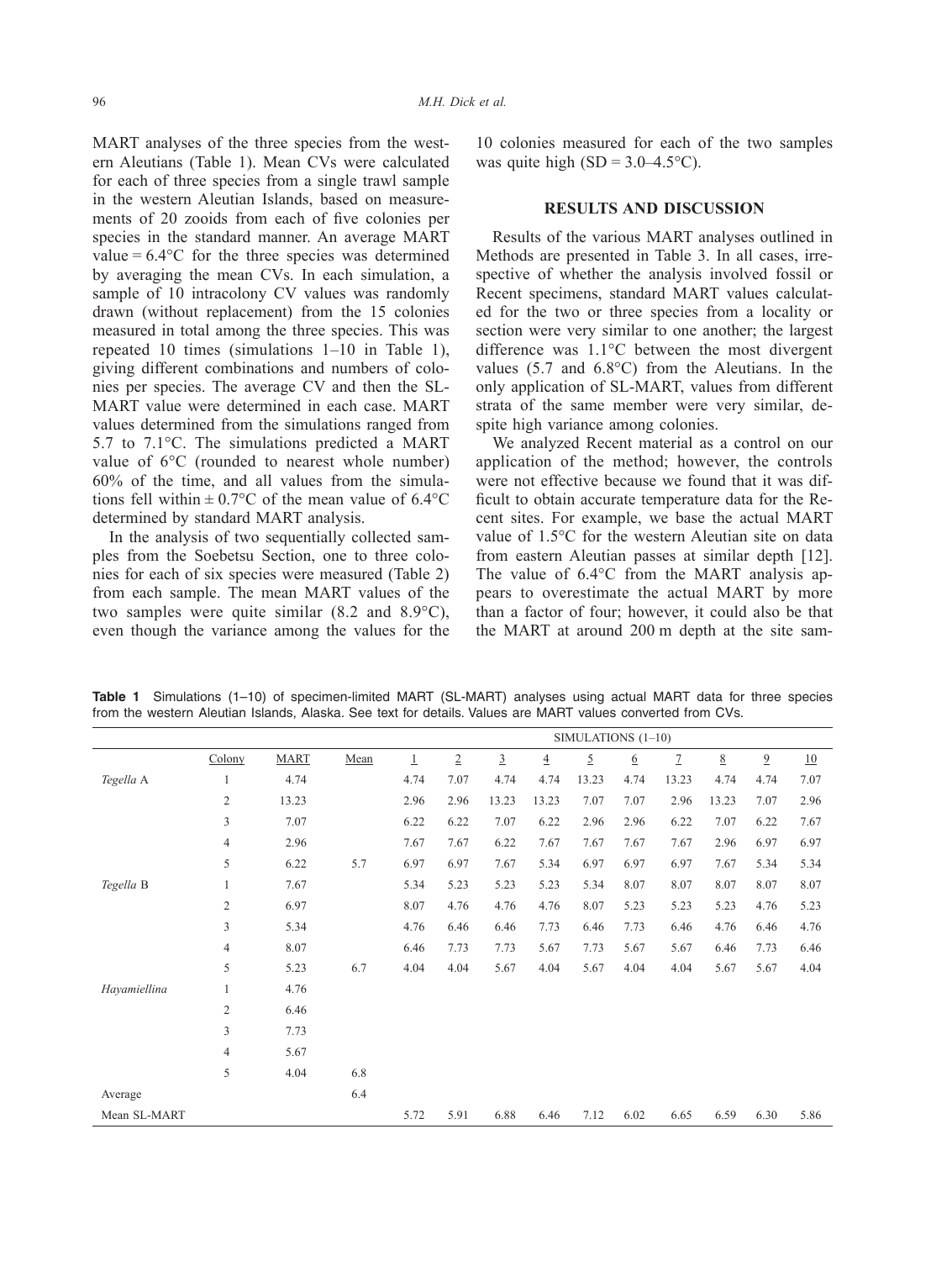|                             | Soebetsu River stratum: |         |  |  |
|-----------------------------|-------------------------|---------|--|--|
|                             | SOE-017                 | SOE-023 |  |  |
| Cauloramphus sp. A          | 7.56                    | 18.61   |  |  |
|                             | 8.39                    | 6.08    |  |  |
|                             | 5.65                    |         |  |  |
| Cauloramphus ?disjunctus    | 10.13                   |         |  |  |
| Cauloramphus ?cryptoarmatus | 8.12                    | 9.92    |  |  |
| Cleidochasmatid sp. A       | 9.41                    | 7.22    |  |  |
|                             | 15.63                   | 11.82   |  |  |
|                             |                         | 4.44    |  |  |
| Puellina sp. A              | 11.12                   |         |  |  |
| Schizoporella japonica      | 6.49<br>5.48            |         |  |  |
|                             | 6.17                    | 7.86    |  |  |
| Porella sp. A               |                         | 8.18    |  |  |
| Hayamiellina sp. A          |                         | 2.38    |  |  |
| Average MART                | 8.9                     | 8.2     |  |  |
| S. D.                       | 3.0                     | 4.5     |  |  |

**Table 2** Taxa and MART values for each taxon in two strata of the Soebetsu River section. Each value associated with a species is the MART estimate for a single colony based on the intracolony CV.

**Table 3** Results of MART analyses of Pleistocene (upper part) and Recent (lower part) material. See text for details.

| Locality                 | Formation<br>(Age)                          | <b>MART</b><br>Analysis | Actual<br>MART $(C)$ | Calculated<br>MART $(C)$ | Average<br>MART $(^{\circ}C)$ |
|--------------------------|---------------------------------------------|-------------------------|----------------------|--------------------------|-------------------------------|
| Soebetsu River           | Upper Setana<br>$(1.0 \sim 0.6 \text{ Ma})$ | <b>SL-MART</b>          |                      |                          |                               |
| Stratum SOE-017          |                                             |                         | -                    | 8.9                      |                               |
| Stratum SOE-023          |                                             |                         |                      | 8.2                      | 8.6                           |
| Kokemushi Paradise       | Lower Setana<br>$(1.2 \sim 1.0 \text{ Ma})$ | Standard                |                      |                          |                               |
| Porella concinna         |                                             |                         |                      | 11.5                     |                               |
| Escharoides hataii       |                                             |                         |                      | 11.9                     | 11.7                          |
| Akkeshi Bay              | Recent                                      | Standard                | 10.5                 |                          |                               |
| Porella acutirostris     |                                             |                         |                      | 10.2                     |                               |
| Fenestrulina orientalis  |                                             |                         |                      | 10.4                     | 10.3                          |
| Aleutian Islands, Alaska | Recent                                      | Standard                | 1.5                  |                          |                               |
| Tegella sp. A            |                                             |                         |                      | 6.8                      |                               |
| Tegella sp. B            |                                             |                         |                      | 6.7                      |                               |
| Hayamiellina sp. A       |                                             |                         |                      | 5.7                      | 6.4                           |

pled actually differed from that at similar depth in the eastern Aleutians.

The average MART calculated from two species collected subtidally in Akkeshi Bay was 10.3°C. Actual MART values in Akkeshi Bay from the surface to 50 m depth range from  $7{\sim}14^{\circ}C$  (median  $\approx 10.5^{\circ}C$ ) [13], depending on actual depth and site of measurement. The estimated MART value thus appears consistent with the actual MART in Akkeshi Bay, though again without actual measurements at the collecting site, this remains speculative.

Estimates by the SL-MART technique for two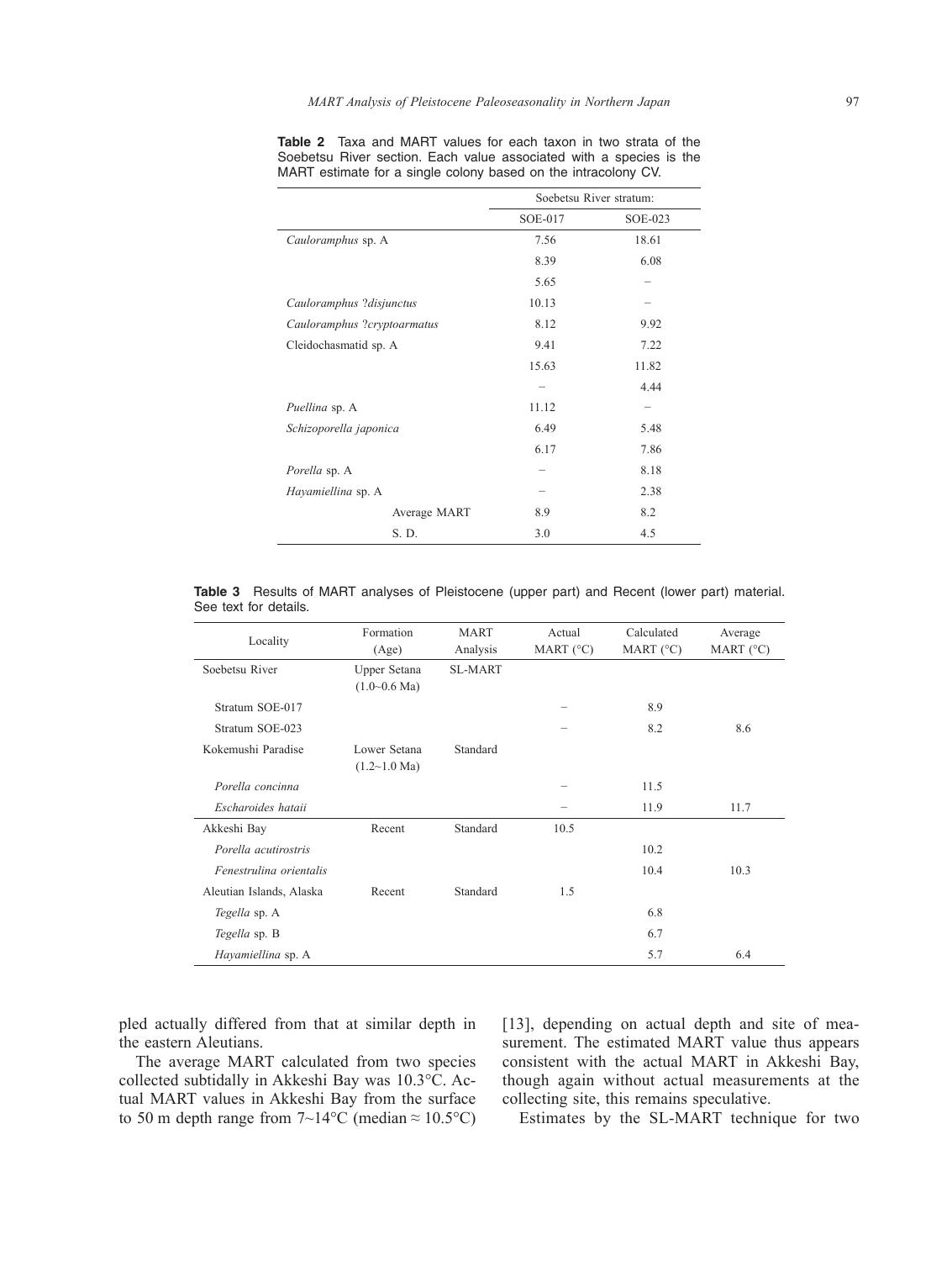stratigraphically sequential sediment samples (SOE-017, SOE-023) from the Soebetsu Section are so similar to one another (8.2 and 8.9°C) as to provide no indication of a significant change in seasonality over the period spanning the two depositions. Interestingly, a difference in oxygen isotope values [14] between these two samples suggests in contrast that there was some sort of climatic change between the two times of depositions. The Soebetsu Sandstone Member in the Soebetsu Section lies in the upper Setana Formation (1.0–0.6 Ma) [7, 10, 11]. Molluscan faunal elements of this section suggest cooltemperate conditions of the sort characterized today by a sea-surface temperature of about 20–23°C in summer and  $2-8$ °C in winter [9, 10], which in turn indicates a MART of  $~16.5^{\circ}$ C (based on the midpoint values of the winter and summer temperature ranges). Our estimated MART value of 8.2–8.9°C is considerably lower, and we can think of two explanations: 1) The previous estimate of paleoconditions reflected in sea-surface temperature [10] was correct, but the bryozoans lived deep enough that the MART they experienced was reduced compared to that at the sea surface. This could have been the case, as there is evidence that this section was deposited in an inner- to outer-shelf environment. 2) Seasonality was less pronounced than estimated by ref. [10] on the basis of the molluscan fossils. In this case, less seasonality should imply a colder regime than "cool temperate," rather than a warmer one, as the faunal composition of our samples (e.g., Table 2) is characteristic of the high boreal North Pacific today (for example, in the Recent fauna at Ketchikan, Alaska, several *Cauloramphus* species, a *Puellina*, *Schizoporella japonica*, and a *Porella* sp. very similar to that in SOE-023 were reported intertidally [15]). The fauna is very different from that in the present-day subtropical North Pacific [e.g., ref. 16].

The MART (11.7°C) we estimated for the lower Setana (1.2–1.0 Ma) Utasai Section (Kokemushi Paradise) was higher than that (8.6°C) of the upper Setana (1.0–0.6 Ma) Soebetsu Section. The molluscan faunal elements of the Utasai Section also suggest cool-temperate conditions [7, 9, 10], though there is evidence of subarctic conditions (sea-surface temperature about 12–20°C in summer and 0–2°C in winter [9]; MART  $\sim$ 15°C based on the midpoint values of these ranges) in the lower part of the section. The higher MART estimate from the lower Setana indicates more pronounced seasonality at the time of deposition compared to that from the upper Setana.

Interpretation of differences in our estimated MART values between members of the upper and lower Setana Formation is difficult. MART analysis of limited samples from either member will provide only a small part of the whole picture, especially as there is evidence of variability in sea-temperature ranges within members of the Setana Formation. For example, as mentioned above, molluscan fossils indicate that the Nakasato Conglomerate Member (lower Setana) varied from subarctic in the lower part to cool-temperate in the upper part. Likewise, occurrences of characteristic subtropical mollusks and a species of warm-water planktonic foraminiferan suggest there was a warming episode in the lower part and another in the middle part of the generally cool-temperate Soebetsu Sandstone Member (upper Setana).

Estimated MART values for the Setana Formation undoubtedly reflect the history of flow of the warm Tsushima Current into the Sea of Japan [17]. From 1.71–0.8 Ma, which spans two-thirds of the 1.2– 0.6 Ma period of deposition of the Setana Formation, the Tsushima Current flowed into the Sea of Japan during almost every interglacial highstand, causing warming of the sea. During glacial intervals, cessation of flow due to shallowing of Tsushima Stait resulted in cooling of the Sea. These paleoenvironmental changes in the Sea of Japan mirrored global paleoclimatic cycles, but likely amplified the effects of the latter (i.e., during interglacial periods, the Sea of Japan along southwestern Hokkaido was likely warmer than the Pacific Ocean along southern and southeastern Hokkaido due to the effects of the Tsushima Current).

As the originators of MART analysis [2] pointed out, this technique offers a number of advantages for estimating paleoseasonality in shallow-water marine environments. However, the reliability of the technique needs investigation using colonies for which accurate, in-situ measurements of temperature range are available. Lack of measurements of actual MART regimes experienced by the specimens measured to obtain the original regression of mean CV against MART [Fig. 2C in ref. 2] might be a major source of the variation evident in the regression (i.e., considerable ranges in CV values for "known" MART values). Thus with more accurate data, the MART equation itself might be improved; in any case, it needs to be further checked. In addition, the sample sizes needed for MART analysis need to be better understood. Ref. [2], for example, gave no justification for measuring a sample of 20 zooids from each of a minimum of five colonies to obtain